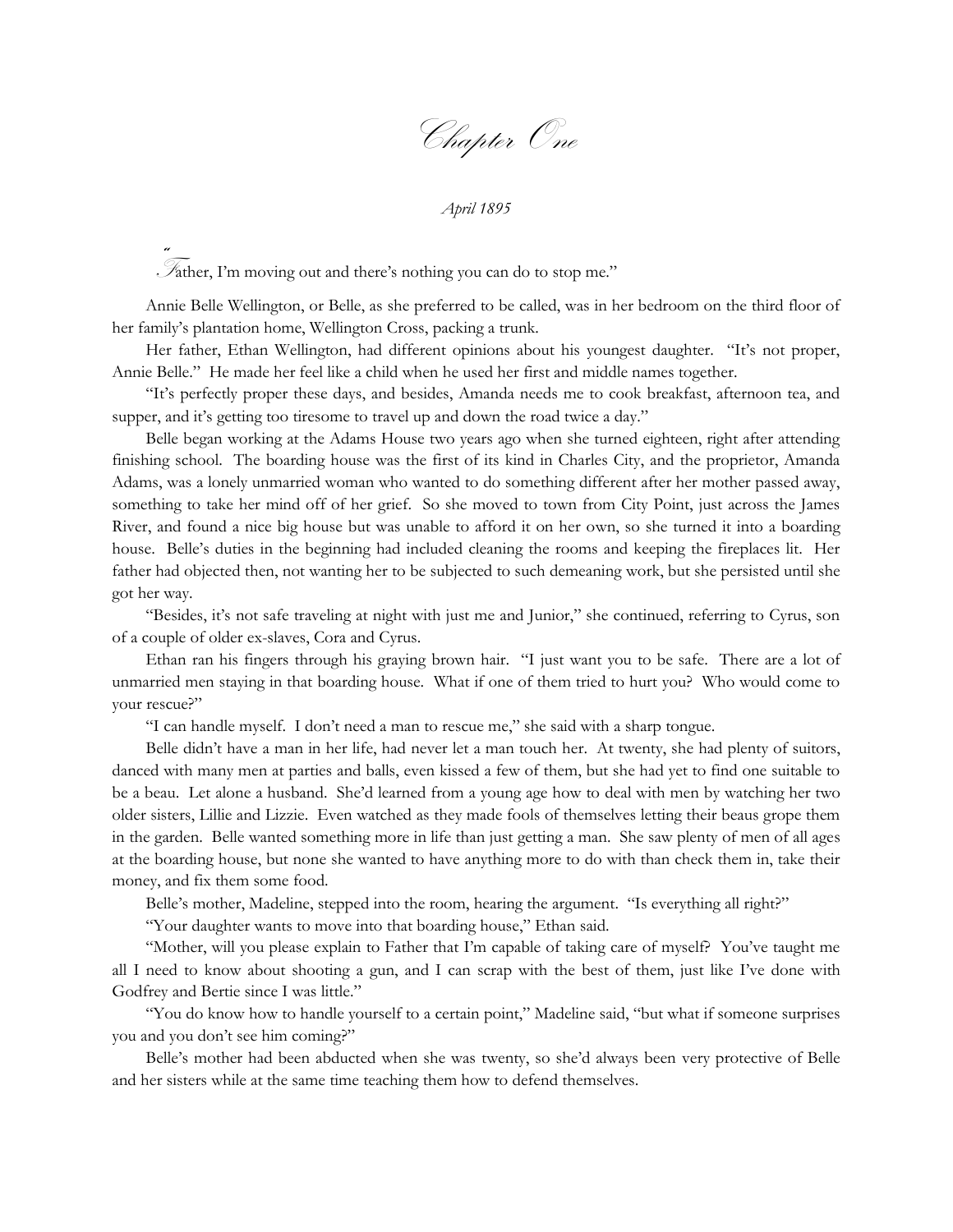"I'll keep a close watch and lock my door at night. And a gun on the bedside table. Please, Mother. I'm twenty years old, unmarried, and I want a career. Like Lillie."

Her oldest sister owned a dress shop in town where she spent part of her day fitting women into the latest fashions. Belle liked the idea of doing something for herself instead of being herded from one ball to the next looking for a husband like she was some kind of slave at auction.

"I'm surprised anyone can afford a boarding house after the economic slump we've had," Ethan said.

"That's why the boarding house is so popular, Father. It's cheaper than the tavern. We only charge twelve dollars a week for room and board."

"Oh, so it's we now?" Ethan asked.

"Yes. I think she might make me a partner soon. That's why it's so important that I move in with her to help her run things and be close by. You don't want me to miss this opportunity, do you?" Without waiting for an answer, she continued on, "The boarding house even has modern conveniences like a bathroom for bathing and an indoor kitchen so I wouldn't have to go outside to cook meals or heat water for tea. And the earth closet is close by on the back porch just outside the bath-room when I need to use the privy."

"An indoor kitchen? The whole house could burn down," Madeline said.

Her mother had also lost her memory after an incident when she was twenty and the house she'd been living in was burned to the ground. Sometimes it was hard winning an argument with her because she had experienced so many terrible things and she was extra cautious.

"It's perfectly safe," Belle insisted. "And it makes it so much nicer to serve food straight from the kitchen to the dining area without having to go outside in inclement weather."

"That does sound nice," Madeline agreed.

Belle continued, smiling inside, knowing how she could get her mother to side with her. "You should see the new bathtub Amanda had put in last week, Mother. It's cast iron but covered with porcelain enamel so it won't rust. You won't believe how smooth it feels. And it's elevated on four legs. There's a long curtain that hangs from the ceiling for complete privacy, and there's a fireplace for heating water and also for warmth in the wintertime."

Her mother nearly purred. "It sounds so luxurious."

Belle nodded. "Yes, Amanda said it was advertised to be a hog scalder, but she swore that people in England were taking more baths now, and that our visitors would be more inclined to stay at the house if we had such nice amenities." She did her best to give as many details as she could remember to butter them up, especially her father.

"I can see you've learned a lot about this," he said.

"Besides," she continued, "Junior can stay here where he's needed and stoke your fireplace at night instead of hauling me up the road and back."

"What do you think, Ethan? Shall we let our last little bird leave the nest?" Madeline asked.

"I suppose you can try this, but Belle, please come back home if at any time you don't feel safe."

Belle nodded enthusiastically.

"Promise me," her father stressed.

"I promise." She reached over and hugged him first and then her mother. "Thank you both."

She went back to packing, not hiding her grin.

Her father kissed her forehead before he walked out the door, and her mother stayed to help, asking more questions about the bathtub.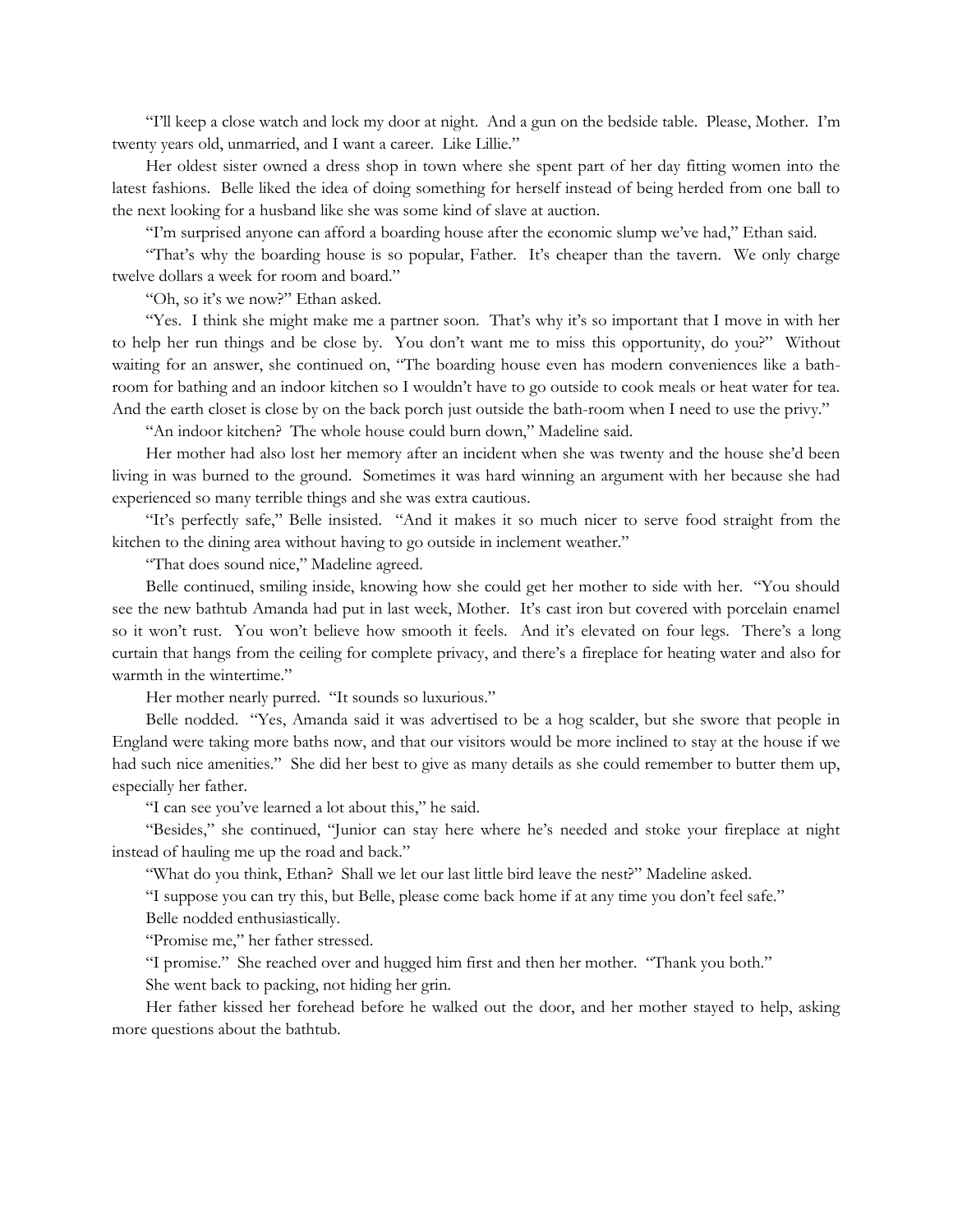Belle arrived at Adam House before sunset, driven by Junior in the carriage and accompanied by her father, who had insisted on coming. The two men carried her trunk upstairs to the room where Belle would be staying. It was a small room on the second floor across from the library and the reception area where people checked in, a convenient place for her to be situated. She served meals in the library and checked people in just inside the back door of the house.

Customers would enter through the front door and be led to the parlor where Amanda would interview them to determine if they were suitable to stay in the house. In that way, she could weed out the riffraff. Once she approved of them, they were escorted to the back of the house where Belle would check them in, take their pay, placing it carefully and honestly in an old-fashioned tender box that she kept hidden inside the fold-down desk, and would hand them a key to their room.

After her father and Junior left, she put the last of her undergarments into a tall walnut chest of drawers and looked around her new room at the boarding house. *Her* room. It was smaller than what she was accustomed to, but she felt so proud to be living here and being a part of this business. It was a beautiful home and would now be her home.

She walked down the hall to the library and looked at the grandfather clock to see that it was half past seven. There was only one boarder at the moment, a businessman who looked to be in his fifties with graying hair, traveling through town by himself. Dull and boring was her impression when she'd checked him in earlier that day, but he was pleasant.

Amanda came into the library. "Belle, I'm going to turn in early tonight. Mr. Gardner said he was in for the night and wouldn't need anything else. I'll lock up on my way down if you don't need me for anything."

"No, I was thinking about taking a bath. Would that be all right?"

Amanda smiled, tucking a loose strand of her red hair behind her earlobe. "That's the second bath this week, Belle. You'll be the cleanest girl in Virginia if you keep that up."

Belle laughed. "I just love that bathtub."

Amanda's green eyes seemed to twinkle. "I understand. Be careful coming back up the stairs when you're done. Wear your shoes. And lock the bath-room door if you use the privy."

"Yes, ma'am, I will."

"Please don't call me ma'am, Belle. That makes me feel old."

They both laughed.

Amanda sobered and said, "You've been working here for two years so you're like family to me." Belle smiled. "I'm glad you decided to move in here. It'll be good to have another person around here at night."

Belle noted a tinge of melancholy in Amanda's eyes.

"I'm happy to be here, Amanda. I'll see you in the morning."

"Good-night," Amanda said, taking an oil lamp with her down the hallway towards the staircase in the middle of the house.

Belle went back into her room, took off all her clothes, and wrapped a pale pink dressing gown around her. She slipped her feet into some matching slippers, presents from her parents the previous Christmas, picked up an oil lamp, and headed down the hallway. The new gas lamps on the walls were turned off at night for safety and conservation.

She padded down the wooden stairs quietly to the first floor and down the hall towards the bath-room, the next to the last room on the right, located at the stables side of the house.

She carefully turned the handle of the door and was surprised to hear splashing water inside the room.

"Amanda?" she whispered softly. She thought that perhaps Amanda had decided to take a bath before turning in.